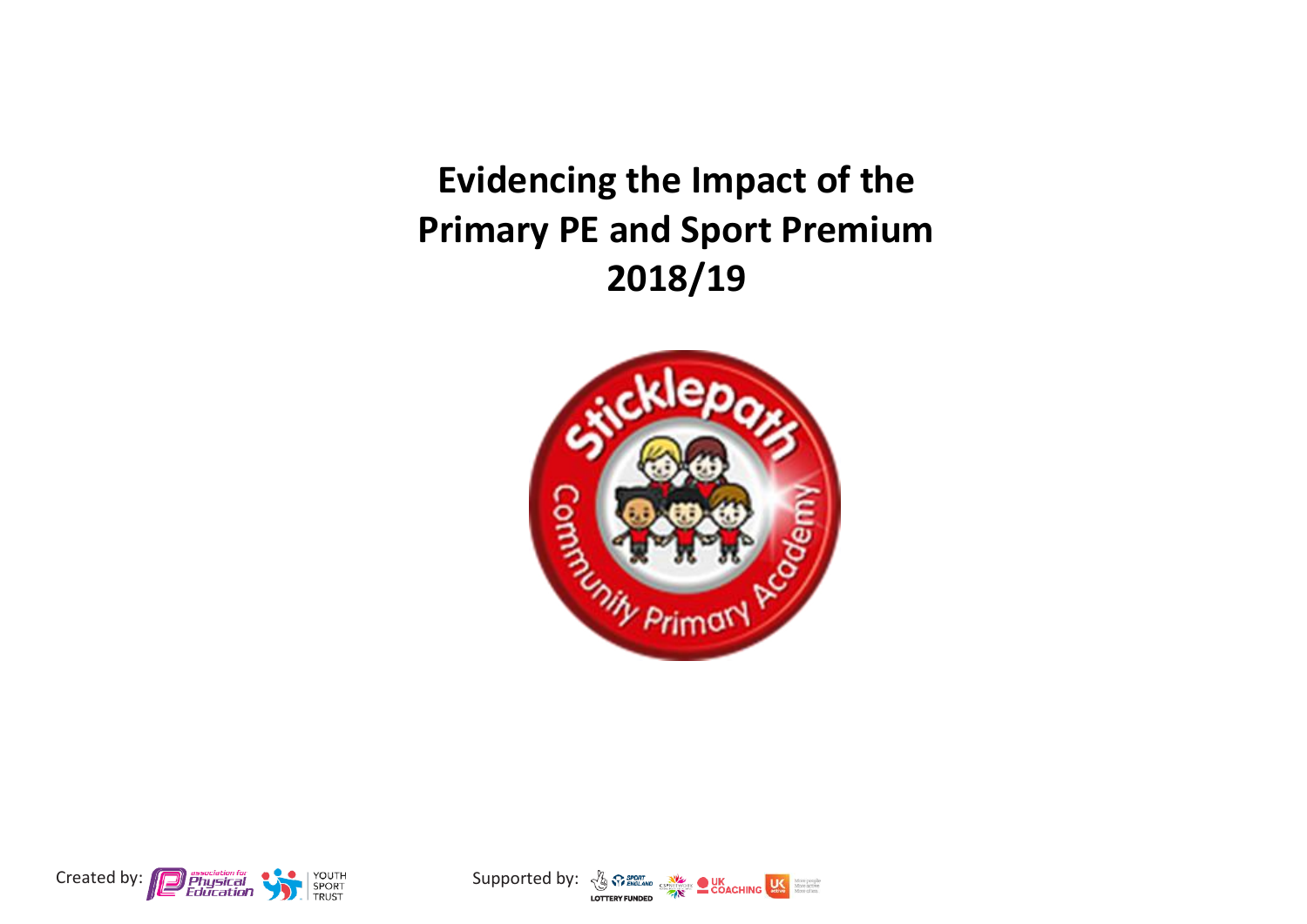Support for review and reflection - considering the 5 key indicators from DfE, what development needs are a priority for your setting and your students now and why? Use the space below to reflect on previous spend, identify current need and priorities for the future.

| Key achievements to date:                                                                                                                                                                                                      | Areas for further improvement and baseline evidence of need:                                      |  |  |
|--------------------------------------------------------------------------------------------------------------------------------------------------------------------------------------------------------------------------------|---------------------------------------------------------------------------------------------------|--|--|
| School Games Gold Award for 2018/19<br>ND Yr 5/6 Tennis champions                                                                                                                                                              | Continue to provide opportunity for CPD so that all teachers provide<br>outstanding lessons in PE |  |  |
| North Devon Gymnastics individual gold, team silver and bronze                                                                                                                                                                 |                                                                                                   |  |  |
| Sitting volleyball - bronze                                                                                                                                                                                                    | To review the swimming provision in light of the closure of the                                   |  |  |
| Netball - North Devon finalists                                                                                                                                                                                                | swimming pool in 2020                                                                             |  |  |
| Boys Football - North Devon semi-finalists                                                                                                                                                                                     |                                                                                                   |  |  |
| Girls Football - County finalists                                                                                                                                                                                              | Develop ongoing formative assessment systems for PE that are useful                               |  |  |
| Yr 5/6 Hockey County Finalists                                                                                                                                                                                                 | and manageable                                                                                    |  |  |
| Super Six Golf - North Devon Winners and County finalists                                                                                                                                                                      |                                                                                                   |  |  |
| Olympic Legacy Relay - Winners                                                                                                                                                                                                 |                                                                                                   |  |  |
| 349 out of 354 (98.5%) of children represented school at external                                                                                                                                                              |                                                                                                   |  |  |
| sporting events or festivals (excluding reception)                                                                                                                                                                             |                                                                                                   |  |  |
| Meeting national curriculum requirements for swimming and water safety                                                                                                                                                         | Please complete all of the below:                                                                 |  |  |
| What percentage of your Year 6 pupils could swim competently, confidently and proficiently over a distance<br>of at least 25 metres when they left your primary school at the end of last academic year?                       | 92%                                                                                               |  |  |
| What percentage of your Year 6 pupils could use a range of strokes effectively [for example, front crawl,<br>backstroke and breaststroke] when they left your primary school at the end of last academic year?                 | 43%                                                                                               |  |  |
| What percentage of your Year 6 pupils could perform safe self-rescue in different water-based situations<br>when they left your primary school at the end of last academic year?                                               | 43%                                                                                               |  |  |
| Schools can choose to use the Primary PE and Sport Premium to provide additional provision for swimming<br>but this must be for activity over and above the national curriculum requirements. Have you used it in this<br>way? | Yes for top up swimming                                                                           |  |  |



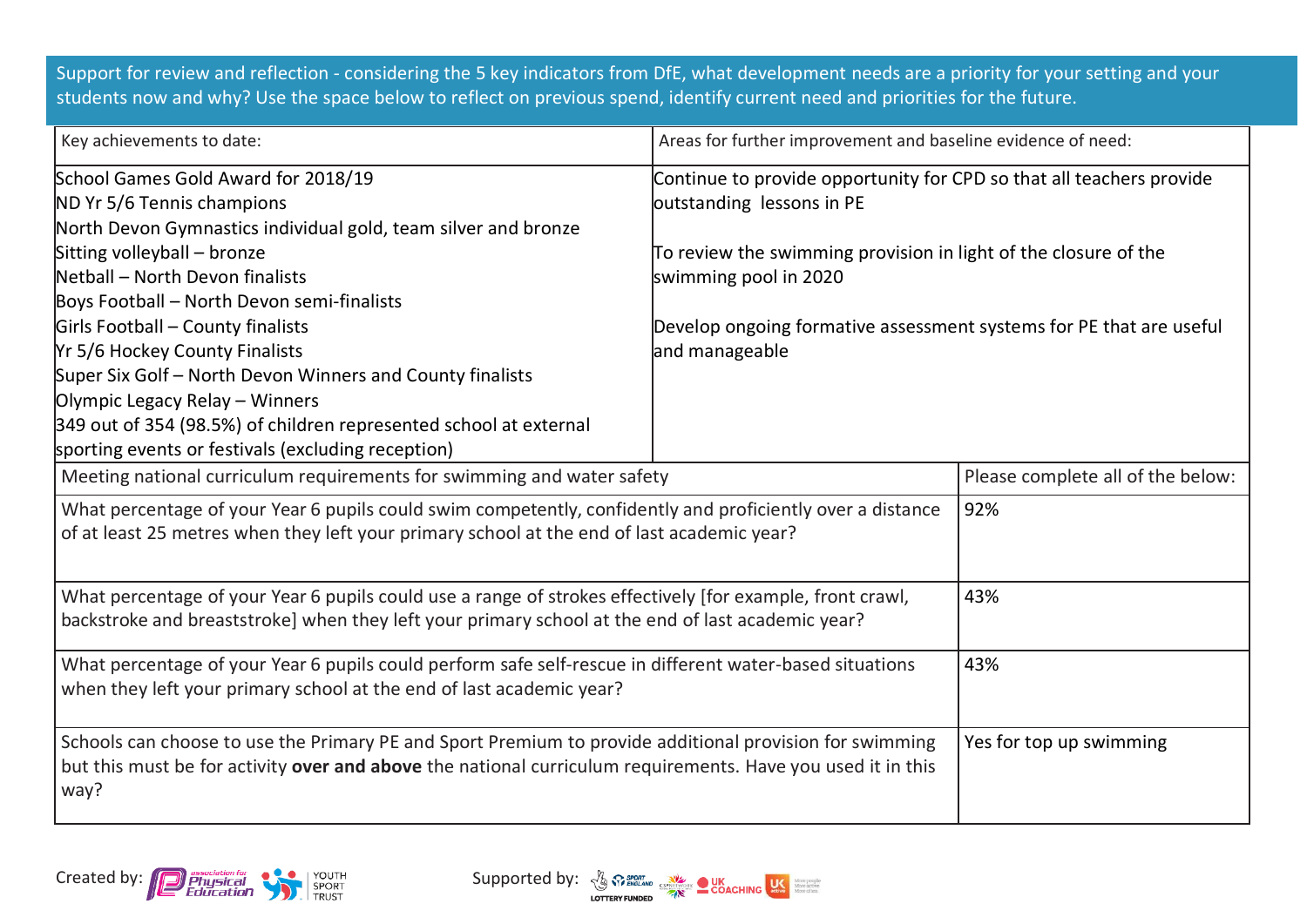## **Action Plan and Budget Tracking** Capture your intended annual spend against the 5 key indicators. Clarify the success criteria and evidence of impact that you intend to measure to evaluate for students today and for the future.

## **2018/2019** 2017/2018

| Academic Year: 2018/19                                                                                                                                                                                                                                                                                                                                               | Total fund allocated: £19,480.00                                                                            | <b>Date Updated:</b>                                                               |                                                                                                                                                                                                                                                                                                                                                                                                                                                                                                                              |                                                                                                                                                        |  |
|----------------------------------------------------------------------------------------------------------------------------------------------------------------------------------------------------------------------------------------------------------------------------------------------------------------------------------------------------------------------|-------------------------------------------------------------------------------------------------------------|------------------------------------------------------------------------------------|------------------------------------------------------------------------------------------------------------------------------------------------------------------------------------------------------------------------------------------------------------------------------------------------------------------------------------------------------------------------------------------------------------------------------------------------------------------------------------------------------------------------------|--------------------------------------------------------------------------------------------------------------------------------------------------------|--|
| Key indicator 1: The engagement of all pupils in regular physical activity - Chief Medical Officer guidelines recommend that primary school children<br>undertake at least 30 minutes of physical activity a day in school                                                                                                                                           |                                                                                                             |                                                                                    |                                                                                                                                                                                                                                                                                                                                                                                                                                                                                                                              |                                                                                                                                                        |  |
| School focus with clarity on<br>intended impact on pupils:                                                                                                                                                                                                                                                                                                           | Actions to achieve:                                                                                         | Funding<br>allocated:                                                              | Evidence and impact:                                                                                                                                                                                                                                                                                                                                                                                                                                                                                                         | Sustainability and<br>suggested next steps:                                                                                                            |  |
| To ensure on top of timetabled PE<br>pupils take part in active break times<br>and Take 10.<br>Provide lunch time and after school<br>sports clubs, with provision for SEND,<br>PP and less active children<br>Continue to ensure that all FS and<br>KS1 children have opportunity to take next cohort of Sports Leaders<br>part in a physical activity during lunch | Provide additional training for new<br>MTAs and TA's<br>Ensure that training is provided for See SSCO costs | See training<br>$costs$ (KI 3)<br>(KI 5)                                           | Take Ten is happening every day for all<br>classes. Wet weather alternatives are<br>being used. Take Ten is now an integral recommendations of<br>part of the school day.<br>More equipment has been provided on daily in 60 minutes of<br>the playground and more children are<br>lactive at lunch time.<br><b>Activity Clubs and Personal Challenge</b><br>club for less active PP children.<br>Yr 6 Sports Leaders continue to provide<br>a sporting activity to our KS1 children<br>every lunch time. Children enjoy the | Work towards the<br>Inational<br>children participating<br>activity.<br>Continue with Take 10<br>and other fitness<br>initiatives.<br>Arrange training |  |
| breaks                                                                                                                                                                                                                                                                                                                                                               |                                                                                                             |                                                                                    | games and turn up each day for a<br>different challenge.                                                                                                                                                                                                                                                                                                                                                                                                                                                                     | opportunities for MTAs<br>when required.                                                                                                               |  |
| All children by Yr6 swim to the<br>minimum standards of the national<br>curriculum                                                                                                                                                                                                                                                                                   | Top up swimming provided for Yr6<br>non swimmers                                                            | £320.00                                                                            | 9 top up swimmers                                                                                                                                                                                                                                                                                                                                                                                                                                                                                                            | To review the swimming<br>provision in light of the<br>closure of the swimming<br>pool closing in 2020.                                                |  |
| To provide whole school activity days Arrange a who school 'Race for Life' $\text{\pounds}0.00$<br>so that all children can participate in<br>school                                                                                                                                                                                                                 | levent                                                                                                      |                                                                                    | Race for Life event held on 21 <sup>st</sup> May -<br>where the whole school was involved.                                                                                                                                                                                                                                                                                                                                                                                                                                   |                                                                                                                                                        |  |
|                                                                                                                                                                                                                                                                                                                                                                      | Repeat the class 'track challenge' to $E$ 0.00<br>promote friendly competition and<br>personal challenge    |                                                                                    | The track challenge is happening termly.<br>The children are becoming fitter and<br>more laps are being run.                                                                                                                                                                                                                                                                                                                                                                                                                 |                                                                                                                                                        |  |
| <i><b>Pnysical</b></i><br>Education<br>SPORT<br><b>TRUST</b>                                                                                                                                                                                                                                                                                                         | <del>supportea by:</del>                                                                                    | <b>THE ENGLAND CSPRETINGREE COACHING CALL AND STREAMS</b><br><b>LOTTERY FUNDED</b> |                                                                                                                                                                                                                                                                                                                                                                                                                                                                                                                              |                                                                                                                                                        |  |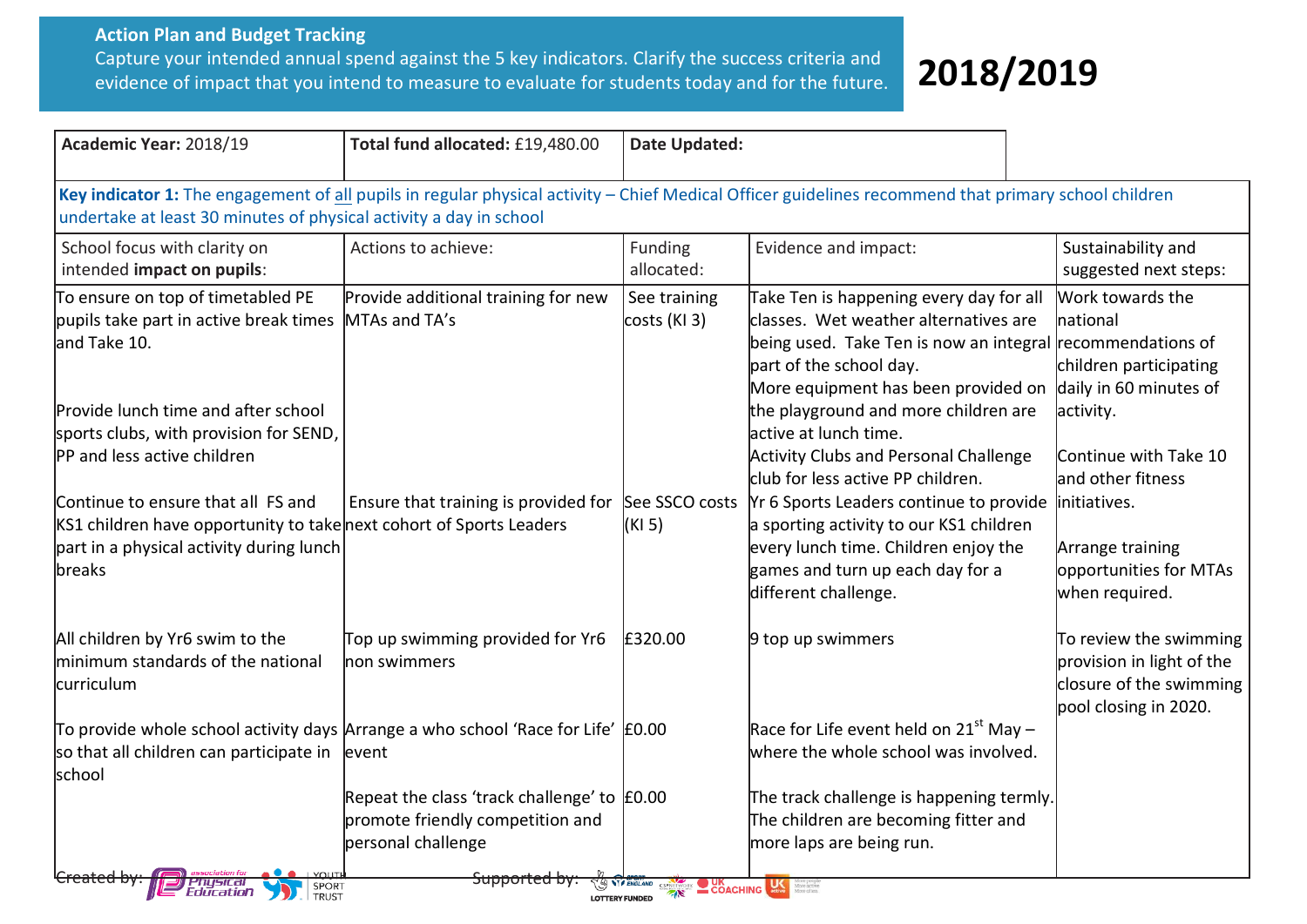| Key indicator 2: The profile of PE and sport being raised across the school as a tool for whole school improvement                            |                                                                                                                                                                                                                                                                                          |                                                |                                                                                                                                                                                                 |                                                                                                                                        |
|-----------------------------------------------------------------------------------------------------------------------------------------------|------------------------------------------------------------------------------------------------------------------------------------------------------------------------------------------------------------------------------------------------------------------------------------------|------------------------------------------------|-------------------------------------------------------------------------------------------------------------------------------------------------------------------------------------------------|----------------------------------------------------------------------------------------------------------------------------------------|
| School focus with clarity on<br>intended impact on pupils:                                                                                    | Actions to achieve:                                                                                                                                                                                                                                                                      | Funding<br>allocated:                          | Evidence and impact:                                                                                                                                                                            | Sustainability and<br>suggested next steps:                                                                                            |
| Children given access to high quality<br>PE, competitions, festivals and clubs<br>in and out of school hours. Increased<br>levels of activity | PE Co-Ordinator (TA) to provide<br>staff with access to professional<br>development, training and<br>resources to help them teach PE and<br>to offer support to NQT or less<br>confident teachers.                                                                                       | £10,885.00                                     | PE Co-Ordinator continues to provide<br>lunch time and extra-curricular clubs<br>each day. Clubs are oversubscribed so<br>sometimes are split to accommodate<br>lmore children.                 | Need to have curriculum<br>map in place to show<br>coverage and<br>$progression - Action PE$<br>Co-Ordinator<br>Assessment -to work on |
|                                                                                                                                               | PE Co-Ordinator to enroll on L5 PE<br>Specialism course.<br>Arrange competitions and<br>participate in the School Games.<br>Run lunch and after school clubs<br>focusing on increased levels of<br>participation, especially for those<br>not able to access sport outside of<br>school. | £1,200.00                                      |                                                                                                                                                                                                 | whole school system<br>that is both useful and<br>manageable.                                                                          |
| Provision of after school clubs such as Payment of additional hours to TAs<br>Gym, Dance and Girls Football                                   | who help run after school clubs                                                                                                                                                                                                                                                          | £1,250.00<br>£1,000.00                         | Teaching assistants continue to support $\sigma$ continue with paid TA<br>after school clubs in dance, gym and<br>football                                                                      | support at after school<br>lclubs                                                                                                      |
| Yr5/6 to learn safe cycling skills for<br>llife                                                                                               | Book Bikebility for the autumn term E0.00                                                                                                                                                                                                                                                |                                                | Level $1/2$ Bikeability has been provided $\overline{p}$ re-book for 2019/20<br>to 35 Yr 6 children and Level 1 to 47 Yr<br>3/4s. This gives children the skills to<br>ride safely on the road. | lif county funding is<br>lavailable                                                                                                    |
| YOUTH<br>SPORT<br>TRUST<br>Created by:<br>Physical<br>Education                                                                               | Supported by:                                                                                                                                                                                                                                                                            | <b>A SPORT CONCRETE DUK</b><br><b>COACHING</b> |                                                                                                                                                                                                 |                                                                                                                                        |

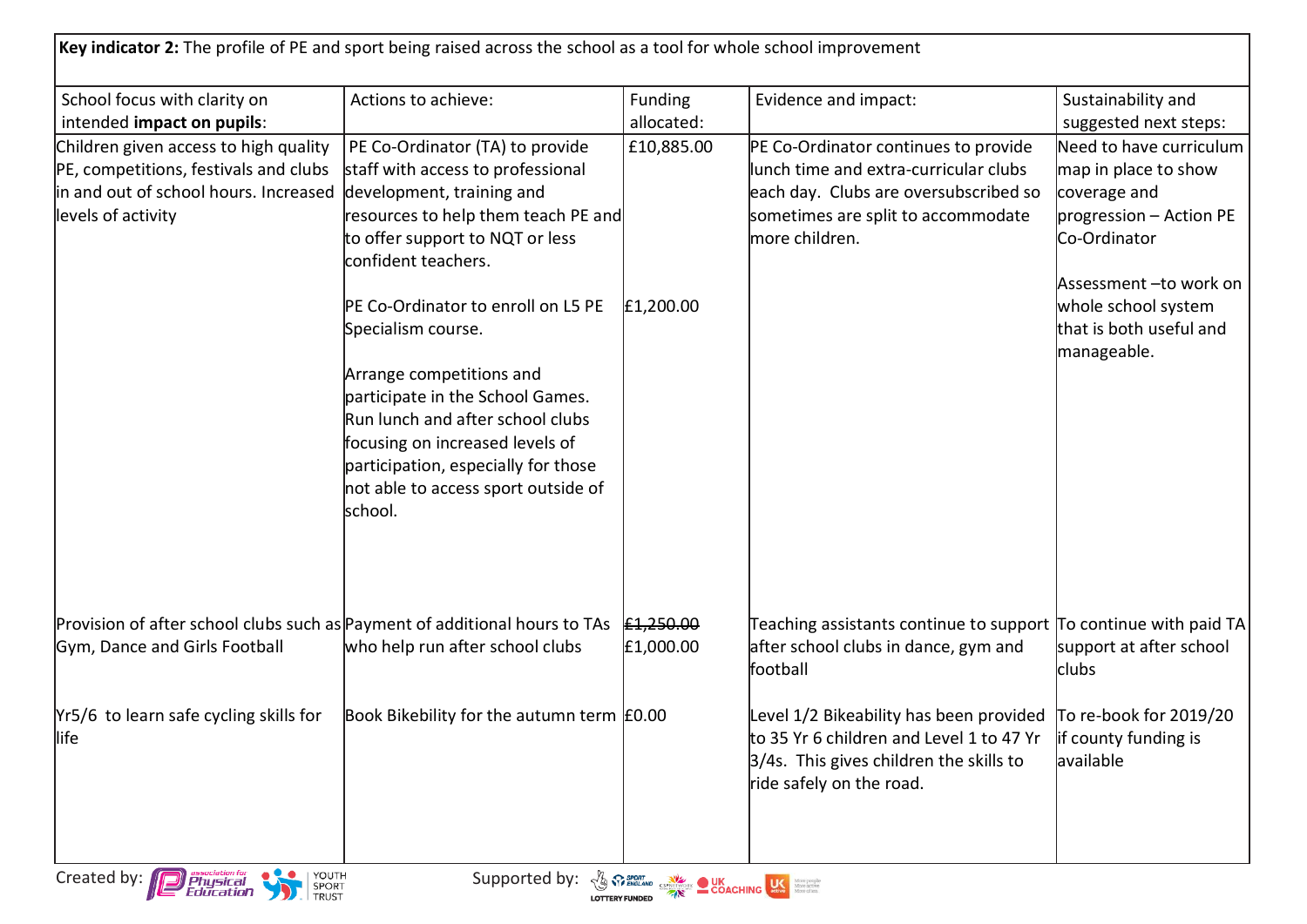| Key indicator 3: Increased confidence, knowledge and skills of all staff in teaching PE and sport |                                                                                                                                        |                       |                                                                                                                                                                                                                                                                                                              |                                                                                                           |
|---------------------------------------------------------------------------------------------------|----------------------------------------------------------------------------------------------------------------------------------------|-----------------------|--------------------------------------------------------------------------------------------------------------------------------------------------------------------------------------------------------------------------------------------------------------------------------------------------------------|-----------------------------------------------------------------------------------------------------------|
| School focus with clarity on intended Actions to achieve:<br>impact on pupils:                    |                                                                                                                                        | Funding<br>allocated: | Evidence and impact:                                                                                                                                                                                                                                                                                         | Sustainability and<br>suggested<br>next steps:                                                            |
| All children received high quality PE<br>lessons                                                  | Training to be provided where<br>necessary for Teachers/TAs who<br>are less confident.<br>(Cost includes training and supply<br>costs) | £160.00               | There has been positive impact<br>on the development of teacher subject<br>knowledge and skill in delivering high<br>quality PE provision. This has been<br>achieved by sharing latest resources and<br>by getting top quality sports coaches into<br>school to support teachers with their<br>own practice. | Continue to support<br>teachers with CPD<br>where required.<br>Feedback training<br>requirements to SSCO. |
|                                                                                                   | To work alongside external<br>coaches in order to up-skill<br>themselves (Tennis, Football etc)                                        | £800.00               | 4 staff have received PE CPD (High 5<br>netball, swimming, hockey and dance).<br>2 staff have worked with a cricket coach<br>in their PE lessons and 1 with a tennis<br>coach.                                                                                                                               |                                                                                                           |
|                                                                                                   | Subscribe to the termly Babcock<br>LPD for support on H&S issues and<br>latest PE guidance (£60 per<br>session)                        | £120.00               | PE lead attends Babcock PE briefings to<br>keep up to date with new guidance and<br>initiatives                                                                                                                                                                                                              | To continue to pay per<br>session                                                                         |

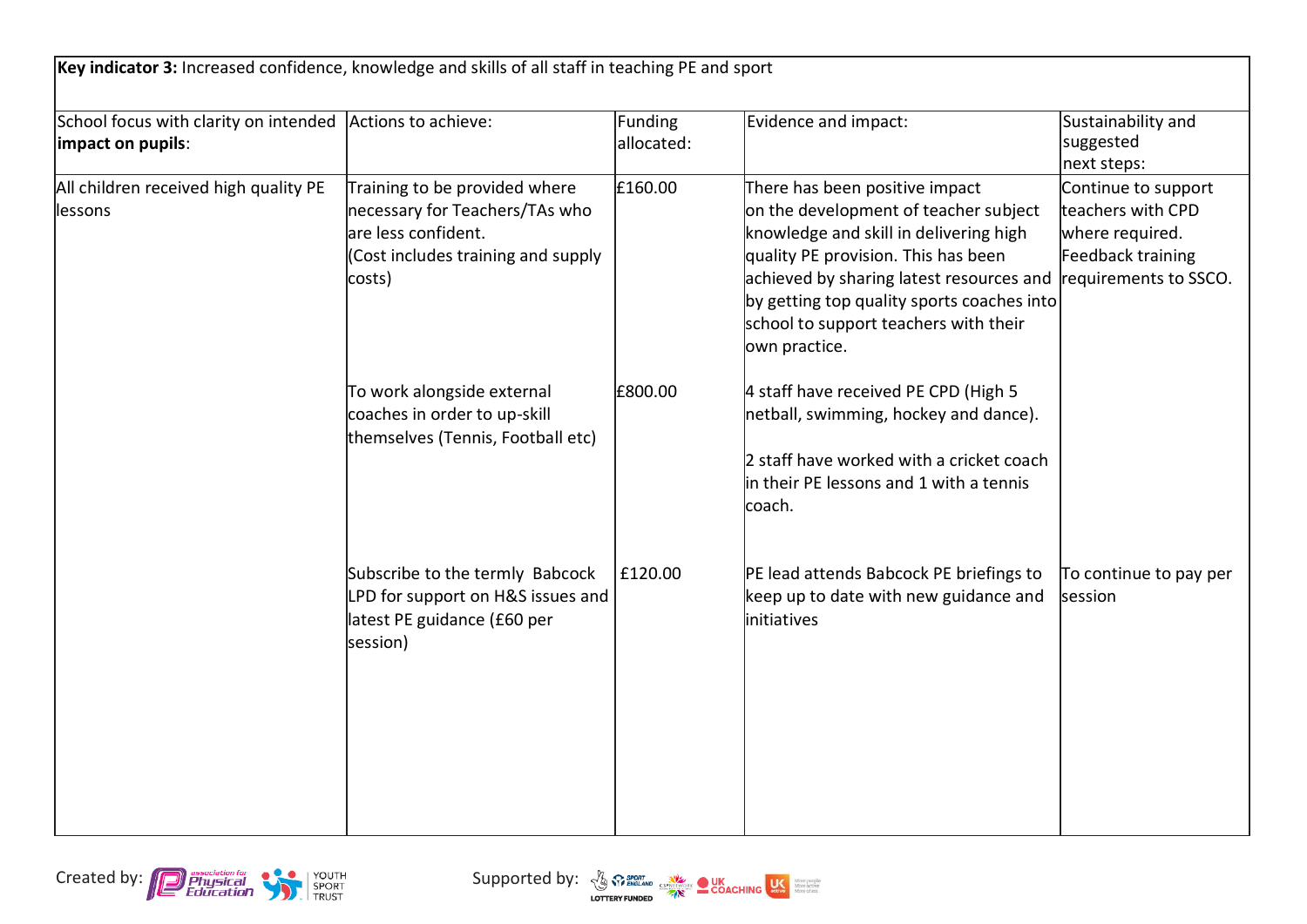| Key indicator 4: Broader experience of a range of sports and activities offered to all pupils |                                                                                                                                                                                                                                                    |                                             |                                                                                                                                                                                                                                                                                                                                      |                                                       |
|-----------------------------------------------------------------------------------------------|----------------------------------------------------------------------------------------------------------------------------------------------------------------------------------------------------------------------------------------------------|---------------------------------------------|--------------------------------------------------------------------------------------------------------------------------------------------------------------------------------------------------------------------------------------------------------------------------------------------------------------------------------------|-------------------------------------------------------|
| School focus with clarity on intended Actions to achieve:<br>impact on pupils:                |                                                                                                                                                                                                                                                    | Funding<br>allocated:                       | Evidence and impact:                                                                                                                                                                                                                                                                                                                 | Sustainability and suggested<br>next steps:           |
| Additional achievements:                                                                      |                                                                                                                                                                                                                                                    |                                             |                                                                                                                                                                                                                                                                                                                                      |                                                       |
| Introduce new sports and outdoor<br>ladventurous activities                                   | Take Yr6 pupils to Oceanfest beach <b>E275.00</b><br>and sports festival                                                                                                                                                                           | £220.00                                     | <b>Yr 6 attended Oceanfest where</b><br>they took part in orienteering,<br>zumba and beach flag events.                                                                                                                                                                                                                              |                                                       |
| Children to get to experience non<br>mainstream sports                                        | Provide a variety of sports in the<br>after school clubs                                                                                                                                                                                           | role)                                       | (PE Coordinator Clubs included handball, dance<br>and golf                                                                                                                                                                                                                                                                           | To continue to provide a wide<br>range of sports      |
| Support children that are Gifted and<br>Talented in PE                                        | Provide opportunity for nominated $\epsilon$ 34 per pupil=<br>children to work with other G & T<br>children in the area to extend their $\epsilon_{100.00}$ (all 4<br>knowledge and skill base through<br>workshops and trip to Bath<br>University | £136.00<br>received a<br>subsidy)           | 4 students have been inspired<br>through the Rising Stars<br>programme this year. Three<br>attended a day locally. Two<br>children were selected to attend a<br>G & T basketball session. All four<br>went on a trip to visit Bath<br>University to take part in some<br>taster sports and see the<br>wonderful facilities on offer. | To identify G & T students<br>from the 2019/20 cohort |
| SPORT<br><i><b>Education</b></i><br><b>TRUST</b>                                              | <del>Supported by</del>                                                                                                                                                                                                                            | ENGLAND CSPNETWORK<br><b>LOTTERY FUNDED</b> | <b>OUK</b> COACHING<br>More people<br>More active<br>More often                                                                                                                                                                                                                                                                      |                                                       |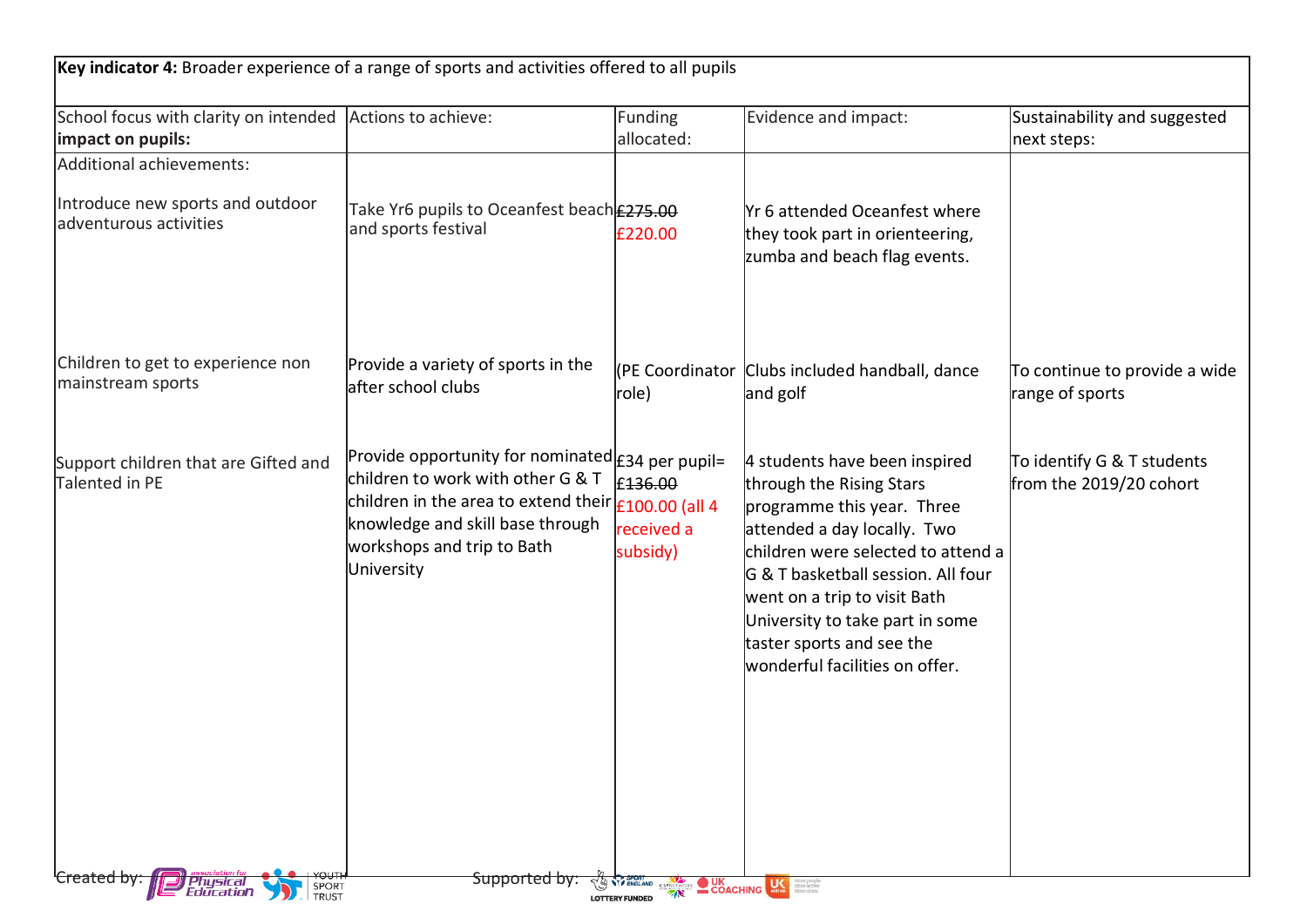| Key indicator 5: Increased participation in competitive sport                                       |                                                                                                                                                                                                                                                                            |                       |                                                                                                                                                                                                                                                                                               |                                                                                                                       |
|-----------------------------------------------------------------------------------------------------|----------------------------------------------------------------------------------------------------------------------------------------------------------------------------------------------------------------------------------------------------------------------------|-----------------------|-----------------------------------------------------------------------------------------------------------------------------------------------------------------------------------------------------------------------------------------------------------------------------------------------|-----------------------------------------------------------------------------------------------------------------------|
| School focus with clarity on intended<br>impact on pupils:                                          | Actions to achieve:                                                                                                                                                                                                                                                        | Funding<br>allocated: | Evidence and impact:                                                                                                                                                                                                                                                                          | Sustainability and suggested<br>next steps:                                                                           |
| Access for pupils to attend<br>competitions, festival and school<br>games events.                   | Join the Barnstaple Primary School £2,322.22<br>Sport Programme. SSCO support<br>for arranging competitions,<br>festivals and access to Devon<br>School Games, provide advice on<br>good practice, arrange or deliver<br>training for staff and pupils (Sports<br>Leaders) |                       | Huge range of sporting<br>competitions arranged by the SSCO Partnership for 2019//20<br>and the Devon Games organiser.<br>School attends as many events as<br>possible.<br>There were also festivals for Yr 1,<br>Yr 2, Yr 3, Yr5 and Yr 6 where<br>everyone attends and represents<br>school | Buy into the School Sports                                                                                            |
| To work towards achieving the 'Gold'<br><b>School Games Award</b>                                   | To attend L2 and L3 events giving<br>as many children as possible the<br>opportunity of taking part                                                                                                                                                                        |                       | School has been awarded the<br>School Games Gold mark for<br>2018/19 for the fourth consecutive<br>year. Sticklepath had qualifiers for<br>the Devon Ability Games and the<br>Devon Summer Games                                                                                              | Maintain provision to enable<br>school to achieve gold standard<br>next year and then apply for the<br>platinum award |
| A team of Yr 4 and Y6 were taken to<br>the Stephens Shield Cross Country<br>levent                  | This was a L2 qualifying event for<br>the School Games                                                                                                                                                                                                                     | £20.00                |                                                                                                                                                                                                                                                                                               |                                                                                                                       |
| All Yr2 and Yr4 children taken to the<br>local tennis centre for primary schools<br>tennis festival | Entry fees                                                                                                                                                                                                                                                                 | £240.00<br>£120.00    | Children enjoy the annual tennis<br>festivals (unfortunately Yr4 could<br>not make this year)                                                                                                                                                                                                 | Sign up for next year's event                                                                                         |
| To allow children to participate in as<br>many events as possible                                   | Transport costs                                                                                                                                                                                                                                                            | £1,200.00             | Without coach transport the<br>children would not be able to<br>attend all the events and festivals                                                                                                                                                                                           | Ensure transport is included in<br>budget for 2019/20                                                                 |
| SPORT<br>Education<br><b>TRUST</b>                                                                  | <del>supportea b</del> y                                                                                                                                                                                                                                                   | <b>LOTTERY FUNDED</b> | $\frac{1}{2}$ COACHING                                                                                                                                                                                                                                                                        |                                                                                                                       |